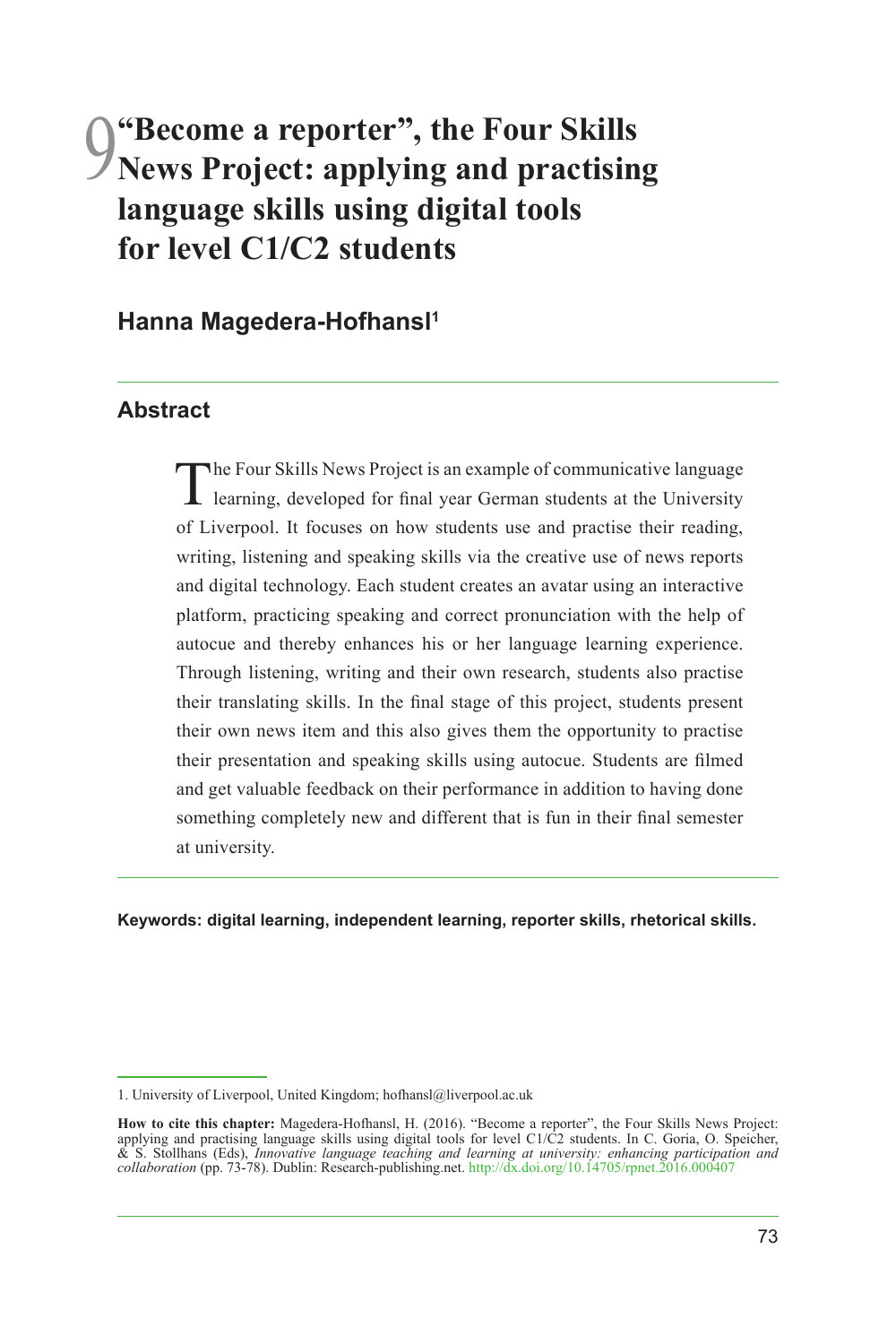#### **1. Introduction**

In language teaching, our aim is that students master receptive, productive as well as mediative skills. But how can we achieve this as language tutors? The following article describes a creative and interactive project for students in level C1 and C2 according to the Common European Framework of Reference for Languages, where students can practise all of the above language skills<sup>2</sup>.

Fast-moving technologies define our age, but we as staff or so-called digital immigrants are probably going to be at least one step behind our students or so-called digital natives ([Prensky, 2001](#page-5-0)) when it comes to knowledge about the latest Information Technology (IT). We can, however, try to implement some digital tools in our language teaching and students' language learning<sup>3</sup>.

Applying these two elements, new technologies and various language skills, is the main purpose of the Four Skills News Project. This is done in German at the University of Liverpool, but it can be adapted to any foreign language. It can be either an assessed or a formative exercise. The Four Skills News Project is designed to be taught in weeks 3, 6 and 10 of the second semester to build up practical language competence, although each of the three components can be used individually.

The receptive skills of reading and listening are practised by researching articles and close-listening and transcribing a short news clip. The productive skills, writing and speaking, are applied when students prepare their own news clip, and the mediative skills, translating and consecutive interpreting as well as summarising texts from one language into another are used when learners research the website of their home university and prepare it in the target language and thereby create a news item.

<sup>2.</sup> [http://www.coe.int/t/dg4/linguistic/cadre1\\_en.asp](http://www.coe.int/t/dg4/linguistic/cadre1_en.asp)

<sup>3.</sup> The Four Skills News Project was developed by Hanna Magedera-Hofhansl at the University of Liverpool from 2011 and enhanced by digital resources mentioned in 'Listen, Speak, Read, Write Web', a workshop given by Joe Dale at the University of Liverpool on 9th February 2015.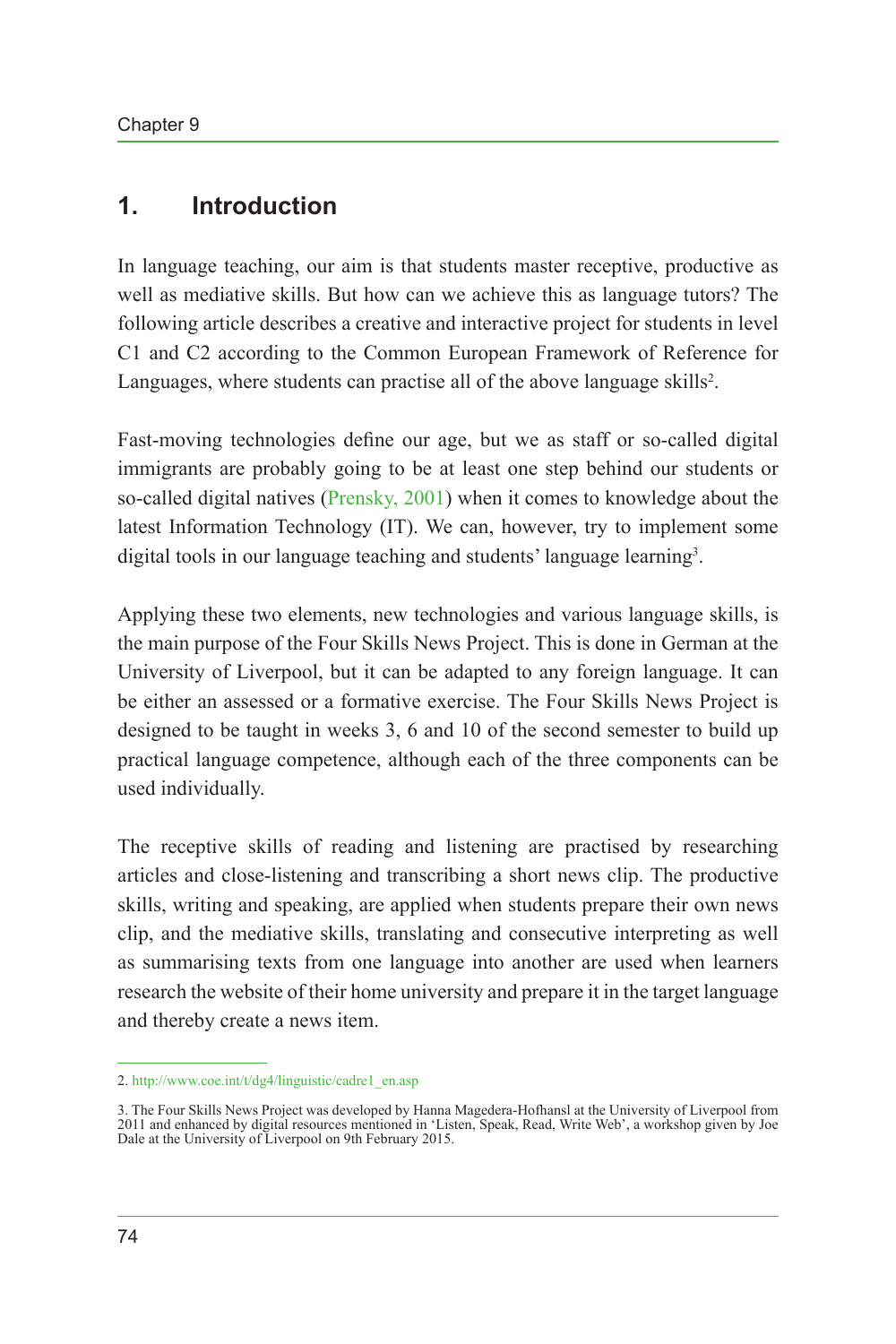In the Four Skills News Project language learners practise and apply all four language skills: reading, writing, listening and speaking acquired over the first few years at university. The student-produced news clips are recorded on film and can be put on a website.

### **2. Create a journalist avatar**

This project is based around current affairs. In the languages lab, students first listen to a one-minute audio news clip in the target language chosen by their language tutors. In German, we use [Deutsche Welle](#page-5-1) as this website offers a slowly spoken version of news. This allows listeners to take notes and the lab facilities allow them to listen to the audio as many times as necessary. This is a good warm-up exercise to get students used to a lab setting and to listening attentively. At the same time, they can research a similar topic using online newspapers to find technical terms, regionalisms or any other vocabulary relevant to this topic. Students are then asked to write a summary of the news in the target language and check their spelling and grammar. Distributing in advance a list of frequent mistakes such as verb-noun agreement and syntax helps students be more precise in their writing skills.

When finished, the summary can be animated by an avatar using the website [www.voki.com](http://www.voki.com). This tool is very user-friendly, students simply click on 'create', select the language and give their avatars a face, then use the key with the 'T' (for text) on it to give it a voice. After pasting in the summary into the textbox and making sure that all components are satisfactory, it can be published. This creates a weblink that can be put on the interactive [padlet platform](#page-5-2). By double-clicking on the wall and entering the first name only (as it is publicly accessible) everybody's voki weblink can be added on the padlet. Students can be encouraged to listen to classmates' news summaries. The avatars are fun and simple to create and they take away the embarrassment of hearing one's own voice while still being able to listen to correct pronunciation despite the robotlike demeanour.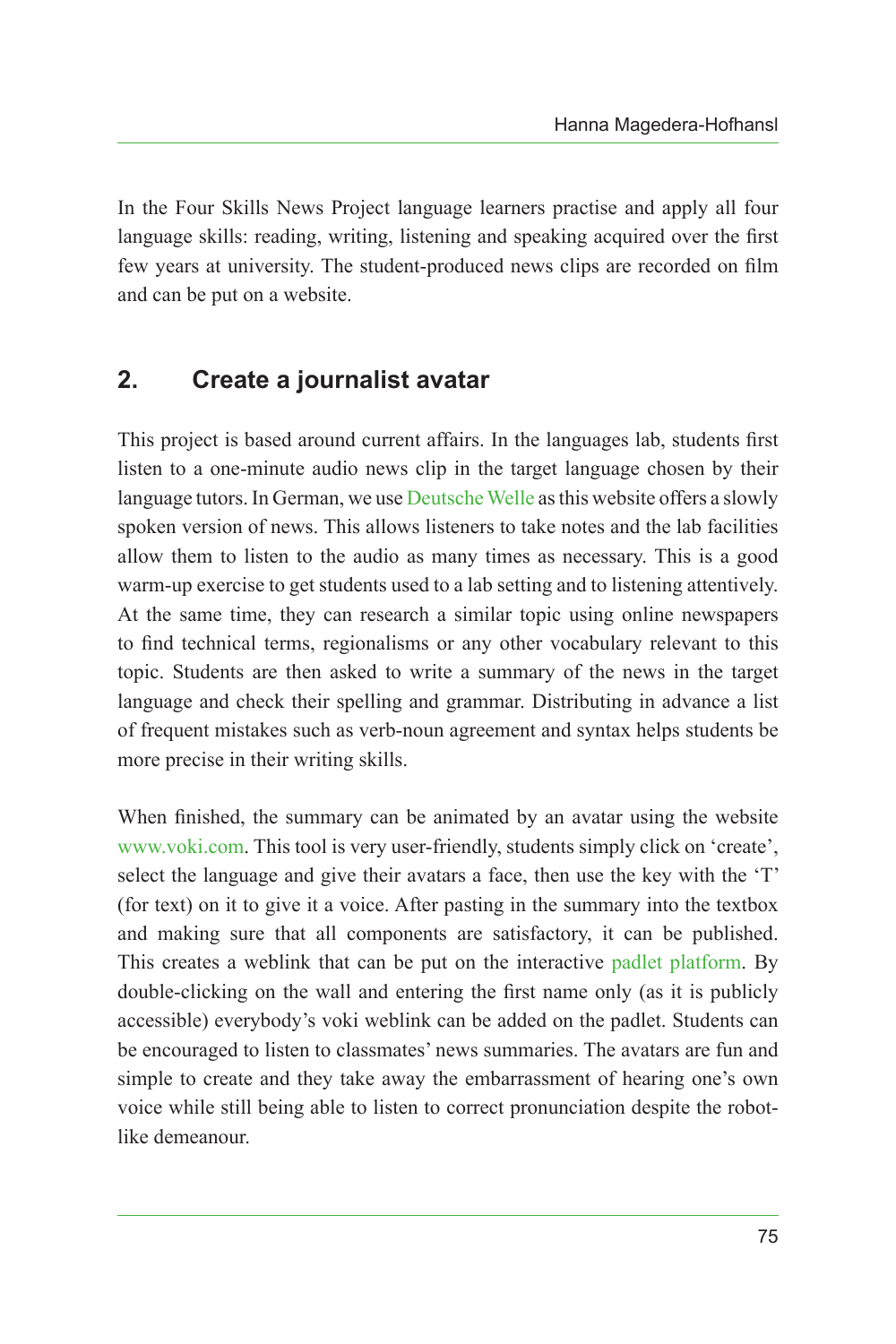#### **3. The news presenter's body language**

As a next step in preparation for class in week 6, learners are required to imitate a native speaker news reporter. In their own time, students choose any oneminute news item in their target language that interests them. This is a good opportunity for students doing joint honours degrees to practise vocabulary relevant to their second subject, e.g. business, law, history, etc. Students take notes and transcribe the text; this requires accurate listening skills. When they have finished, they should practise reading the news using the correct intonation, imitate the reporter's rhythm, tone of voice and facial expressions. The objective is to imitate the actual reporter as closely as possible. Another part of this exercise is to use the reporter's gestures and demeanour. Students can choose news clips from different areas or countries. With the German language, it could also be with a Swiss or Austrian accent, which makes particular sense if students have spent their year abroad there. This is entirely acceptable, as long as it is consistent.

Learners record themselves either in the languages lab or at home with their electronic devices until they are happy with the result. If there are uncertainties with regards to content and comprehension, it helps if they read newspaper articles in the target language relevant to this topic. This will give them additional information and relevant vocabulary or technical terms. These articles need to go into the bibliography. Students should email their text and the links used to themselves so that they can copy and paste them into an autocue website in the languages lab. With new words, we recommend that students listen to them several times on online dictionaries to be confident when saying them.

In class in week 6, students present their news using an autocue tool on the cueprompter website which lets them choose the speed at which they read and makes for a more natural recording. When students listen to their recording, they should also analyse what they would do differently. Once they are happy, the recording could be put on a voki avatar and added to the padlet. Again, it is also fun for them to listen to their classmates' news reports.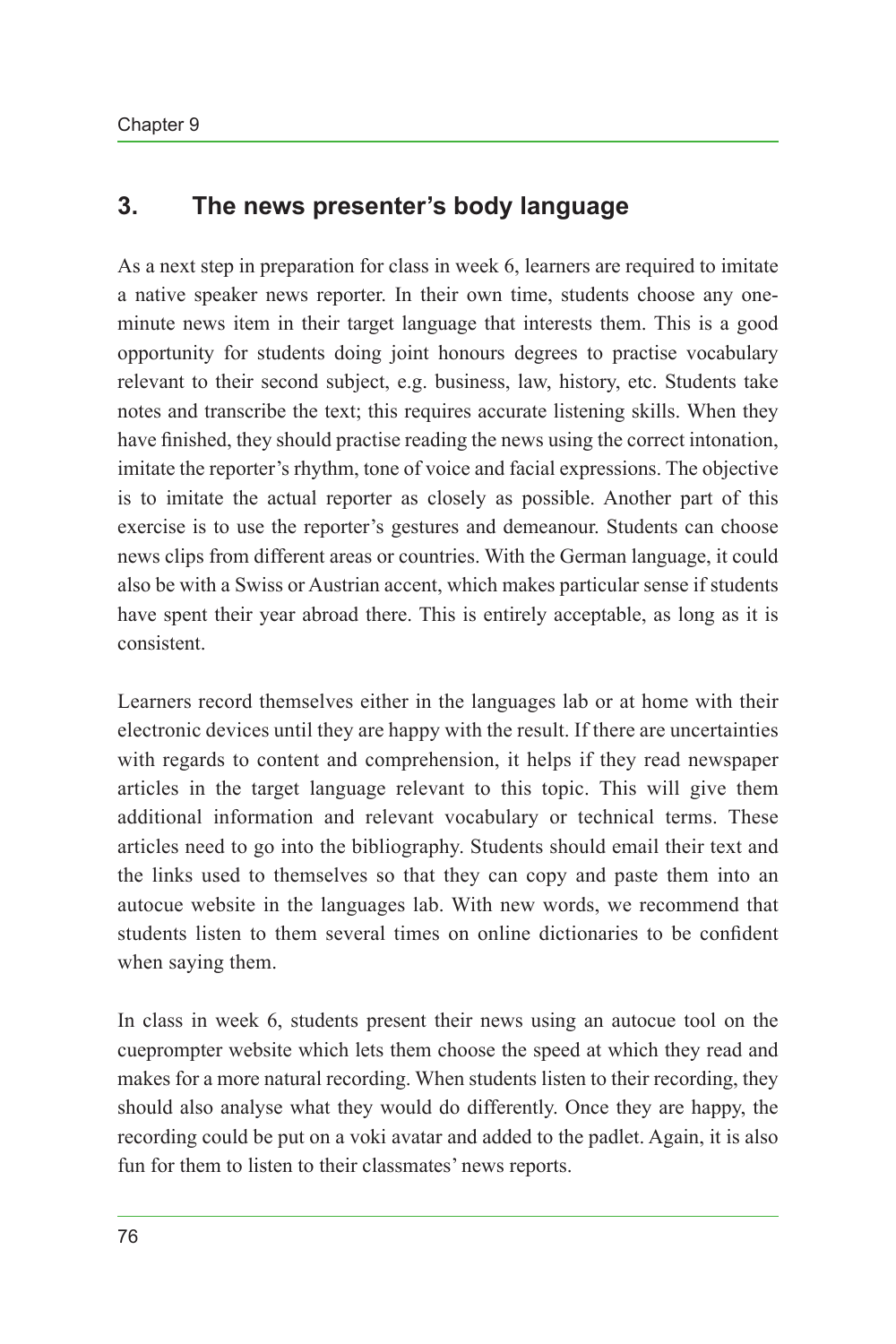## **4. Putting it all into practice: the student news report**

Language learners are asked to prepare and write their own news report. The crucial part is research. So as to avoid the temptation to cut and paste, we recommend that students research what is going on at their own university from the homepage or from the university blogs. Chances are that the university's internal news will not exist on a news platform in the target language, so students will have to create their own piece of news after having researched in English. Students summarise English news in the target language. Students also need to be aware that news items are formal, but in a spoken register, therefore sentences need to be short enough to be understood by any listener. Again, students can choose a topic that interests them and that is related to their degree. Links must be put in a bibliography. Students prepare a one-minute news report in the target language now applying the vocabulary and phrases that they have acquired during their research. Important parts are also a greeting, transition and an end to the news item which they can copy from actual news broadcasts they have previously listened to. After practising speaking it and learning it by heart, it can be presented in class, or students can use the autocue again. The essential part here is to use the correct demeanour and gestures, tone of voice and the language cadences, the correct pronunciation, register and grammar. After first using an avatar with and without their voice, students at Liverpool are now filmed in class. They can now show that they are confident speaking and being a reporter. They can use the autocue programme if learning their text by heart is too difficult. Dressing formally helps for this exercise and boosts their confidence. This can be assessed as an oral exam. Alternatively, the whole project can be assessed as a portfolio.

The emphasis on pronunciation and speech in this project is not a general remedy for all ills, and it will not make students speak with a perfect accent forever, but they learn to self-diagnose mistakes and to correct errors.

If put on a website, it also gives an interesting news stream in the target language about what is happening at their alma mater. It shows a good range of student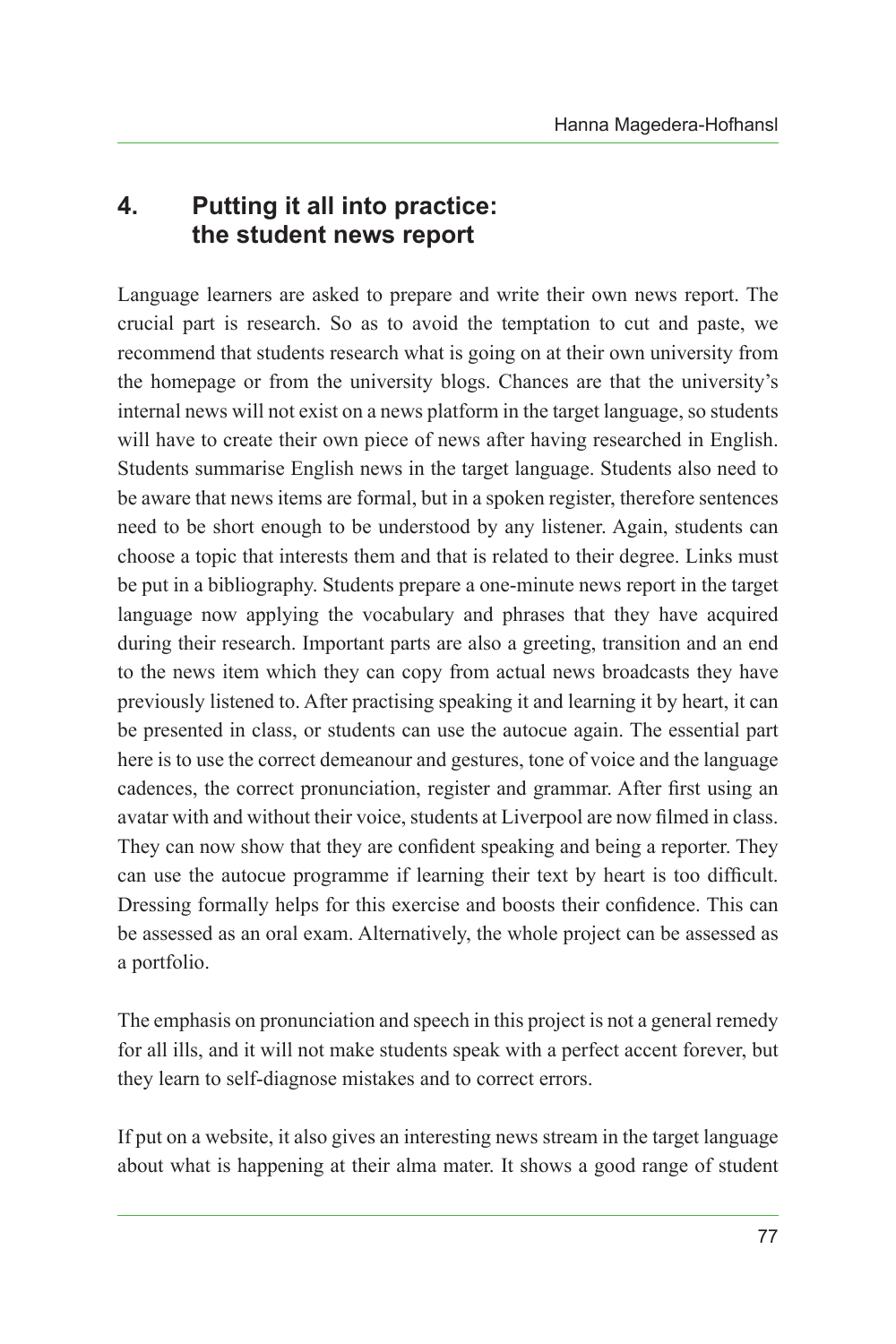representation that is inspiring for prospective students and it is useful for open days and the like. Professional presentation skills are important for employability. This project can either be formative or summative. As an assessment, individual components can be evaluated, or the progress can be put in a portfolio, or the last component can be assessed as an oral exam.

In conclusion, the above application of the Four Skills News Project is like a cooking recipe that can be used to inspire any tutor to use its method (or ingredients) to make his or her own creations. This application of the project foregrounds creativity within a strict set of parameters that enhances students' confidence in the foreign language. Encouraging final-year students to work collaboratively in this way is a welcome respite from their focus on their degree results. This may have a positive outcome on the way that the students view their final year of university.

#### **5. Acknowledgements**

I would like to thank Laura Root for proof-reading my manuscript.

## **Reference**

<span id="page-5-0"></span>Prensky, M. (2001). Digital natives, digital immigrants. *On the Horizon, 9*(5), 1-6. [http://](http://dx.doi.org/10.1108/10748120110424816) [dx.doi.org/10.1108/10748120110424816](http://dx.doi.org/10.1108/10748120110424816)

## **Useful websites**

<span id="page-5-2"></span><span id="page-5-1"></span>Deutsche Welle (German news, spoken slowly):<http://www.dw.de> <http://voki.com> to create avatars <https://padlet.com> to create an interactive platform <http://cueprompter.com> to use the autocue feature